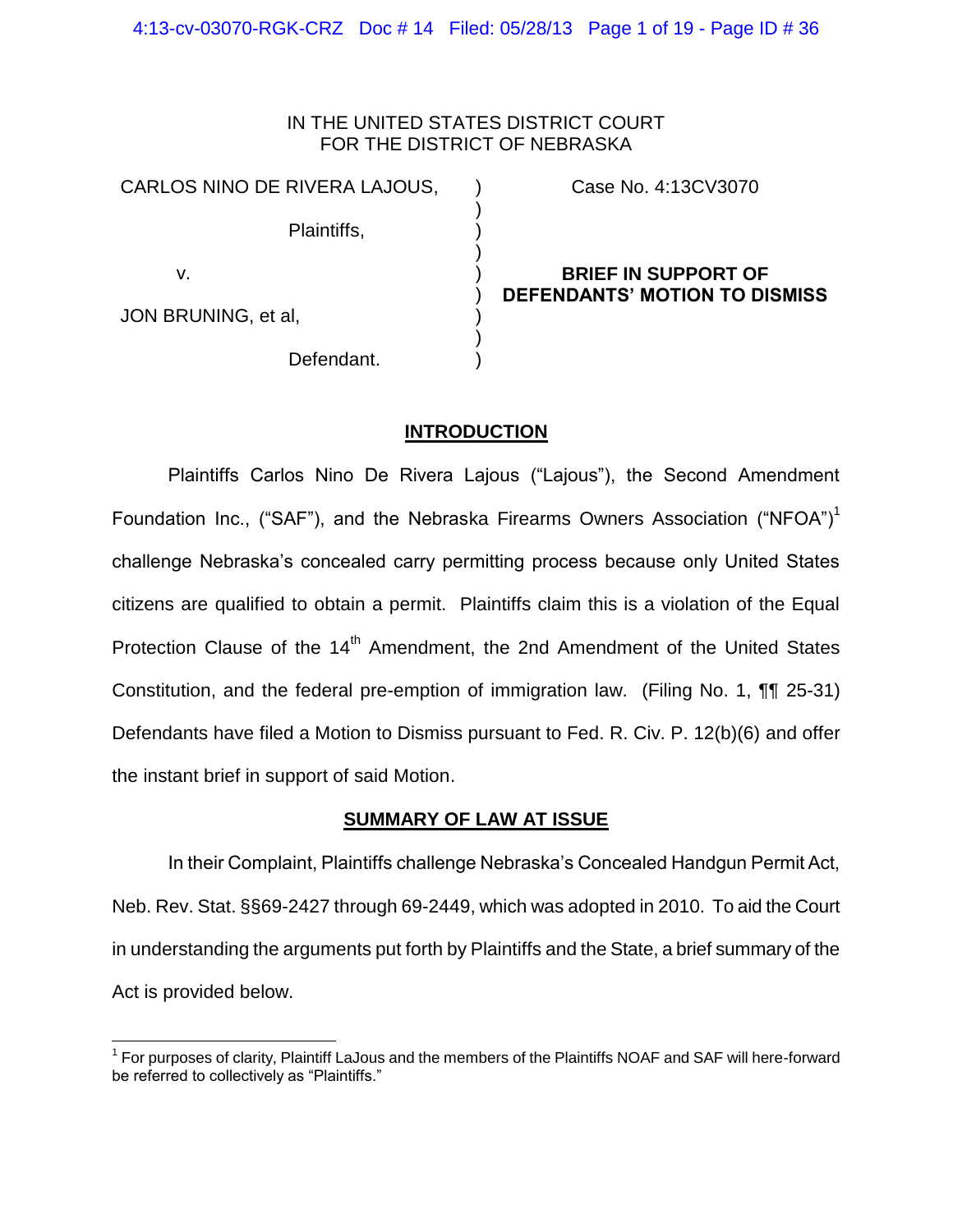Individuals may obtain permits to carry a concealed carry handgun in accordance with the Concealed Handgun Permit Act ("the Act"). Neb. Rev. Stat. § 69-2428. Applicants are required to apply in person at any Nebraska State Patrol Headquarters and present a current proof Nebraska or military identification and a set of fingerprints for a criminal history record check. Neb. Rev. Stat. § 69-2430. The applications are made on forms prescribed by the Superintendent of Law Enforcement and Public Safety. Id. Applicants shall: (1) be at least 21 years of age; (2) not be prohibited from purchasing a handgun by 18 U.S.C. § 922; (3) possess the same powers of eyesight as required for a Class O operator's license; (4) not have been convicted of a felony; (5) not have been convicted of a misdemeanor; (6) not have been found to be a mentally ill and dangerous person within the previous 10 years; (7) have been a resident of the state for at least 180 days; (8) not have any conviction relating to firearms, unlawful use of a weapon, or controlled substances; (9) not be on parole; (10) be a citizen of the United States; and (11) provide proof of training. Neb. Rev. Stat. § 69-2443. The Nebraska State Patrol adopts and promulgates rules and regulations to carry out the Act. Neb. Rev. Stat. § 69-2446.

#### **STANDARD OF REVIEW**

"Dismissal under Rule 12(b)(6) is appropriate if it is clear that no relief can be granted under any set of facts that could be proven consistent with the allegations." *O'Neal v. State Farm Fire & Cas. Co*., 630 F.3d 1075, 1077 (8th Cir. 2011). "To survive a motion to dismiss, a complaint must contain sufficient factual matter, accepted as true, to 'state a claim to relief that is plausible on its face.'" *U.S. ex rel. Raynor v. Nat'l Rural Utilities Coop. Fin., Corp*., 690 F.3d 951, 955 (8th Cir. 2012) (quoting *Ashcroft v. Iqbal*, 556 U.S. 662, 678, 129 S. Ct. 1937 (2009)). "A claim has facial plausibility when the plaintiff pleads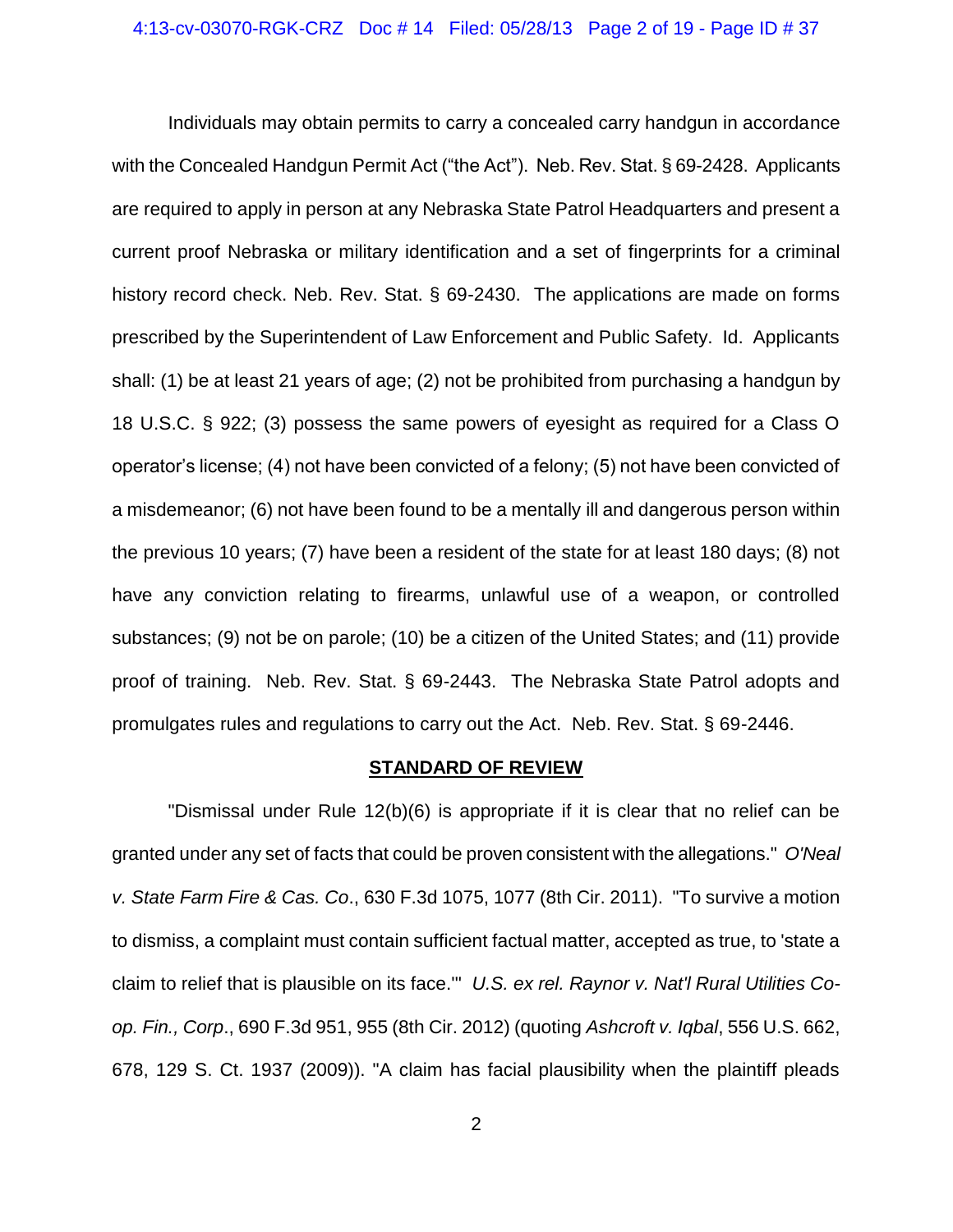factual content that allows the court to draw the reasonable inference that the defendant is liable for the misconduct alleged." *Iqbal*, 556 U.S. at 678. "Threadbare recitals of the elements of a cause of action, supported by mere conclusory statements, do not suffice." *Id.* In applying these standards, the court must "accept as true the factual allegations contained in the complaint and draw all reasonable inferences in favor of the nonmoving party." *Mathers v. Wright*, 636 F.3d 396, 397 (8th Cir. 2011).

### **ARGUMENT**

### **I. ATTORNEY GENERAL JON BRUNING SHOULD BE DISMISSED.**

Plaintiffs seek relief from a party, the Attorney General, who cannot provide the requested relief and against whom they do not have standing. Plaintiffs assert broadly that as the Attorney General, Defendant Bruning is "responsible for executing and administering the state of Nebraska's laws, customs, practices, and policies, including NRS § 69- 2433(10). $n^2$  (Filing No. 1, ¶ 17) However, reviewing the entirety of the Nebraska Concealed Handgun Permit Act (Neb. Rev. Stat. §§ 69-2427 through 69-2449) ("Act") reveals no indication that the Attorney General has the responsibility to execute and administer it, as Plaintiffs assert. There is no statutory provision supporting Plaintiffs' assertion either. For example, nowhere in Neb. Rev. Stat. § 84-203, the provision describing the Attorney General's duties, is the Attorney General given authority over or responsibility for the Department of Law Enforcement and Public Safety or the Nebraska State Patrol, the agencies assigned authority to administer the Act. Nor does the Nebraska Constitution afford the Attorney General the broad responsibilities which Plaintiffs attribute

 2 This is not an allegation of fact, but law. Thus the Court need not treat it as "true" for purposes of this matter.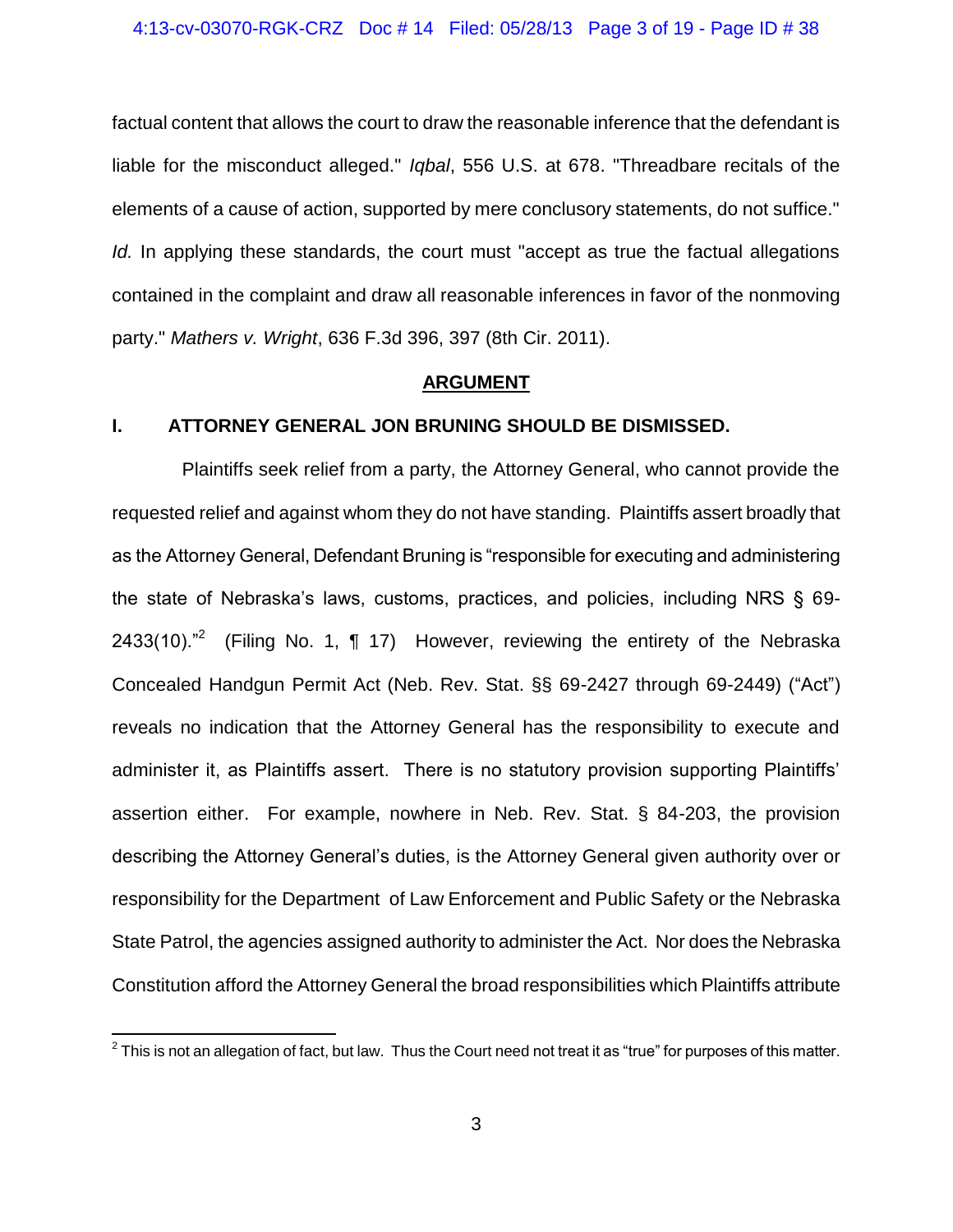### 4:13-cv-03070-RGK-CRZ Doc # 14 Filed: 05/28/13 Page 4 of 19 - Page ID # 39

to him. The Attorney General only has such authority as is afforded by the Nebraska Constitution or Statute. Neb. Rev. Stat. § 84-203 et seq. Plaintiffs have failed to allege action by or on behalf of the Attorney General which is traceable to the alleged injury. As Defendant Bruning has no hand in the issuance or denial of concealed handgun permits, Defendant Bruning should be dismissed.

Plaintiffs' complaint against Defendant Bruning also fails as a matter of law for the independent reason that there is no relief available to Plaintiffs from Defendant Bruning. Because the Attorney General is in no way responsible for administering Nebraska's concealed carry scheme, the Attorney General cannot redress the alleged injuries suffered by Plaintiffs. Without available relief from the Attorney General, not only do Plaintiffs lack standing as to the Attorney General, they also fail to state a claim upon which relief can be granted. *See Minor v. Yanero*, 2008 WL 822102 (N.D.W. Va. Mar. 26, 2008) (motion to dismiss granted where named party is powerless to provide the relief requested); *Friendship Edison Pub. Charter Sch. Collegiate Campus v. Murphy*, 448 F. Supp. 2d 166, 170 (D.D.C. 2006) (motion to dismiss granted where defendant did not assume responsibility and cannot provide the requested relief).Taking, as the Court must for the purposes of this motion, all the allegations in the Complaint as true, Plaintiffs fail to state a claim against Defendant Bruning upon which the Court can grant relief.

The Attorney General neither approves nor denies applications for the concealed carry of a handgun. Neb. Rev. Stat. § 69-2430. The Attorney General does not direct the Nebraska State Patrol. The Attorney General has no input into the issuance of concealed handgun permits. An injunction against the Attorney General would have no effect on securing Plaintiffs' alleged rights , nor would a declaratory judgment to the effect that Neb.

4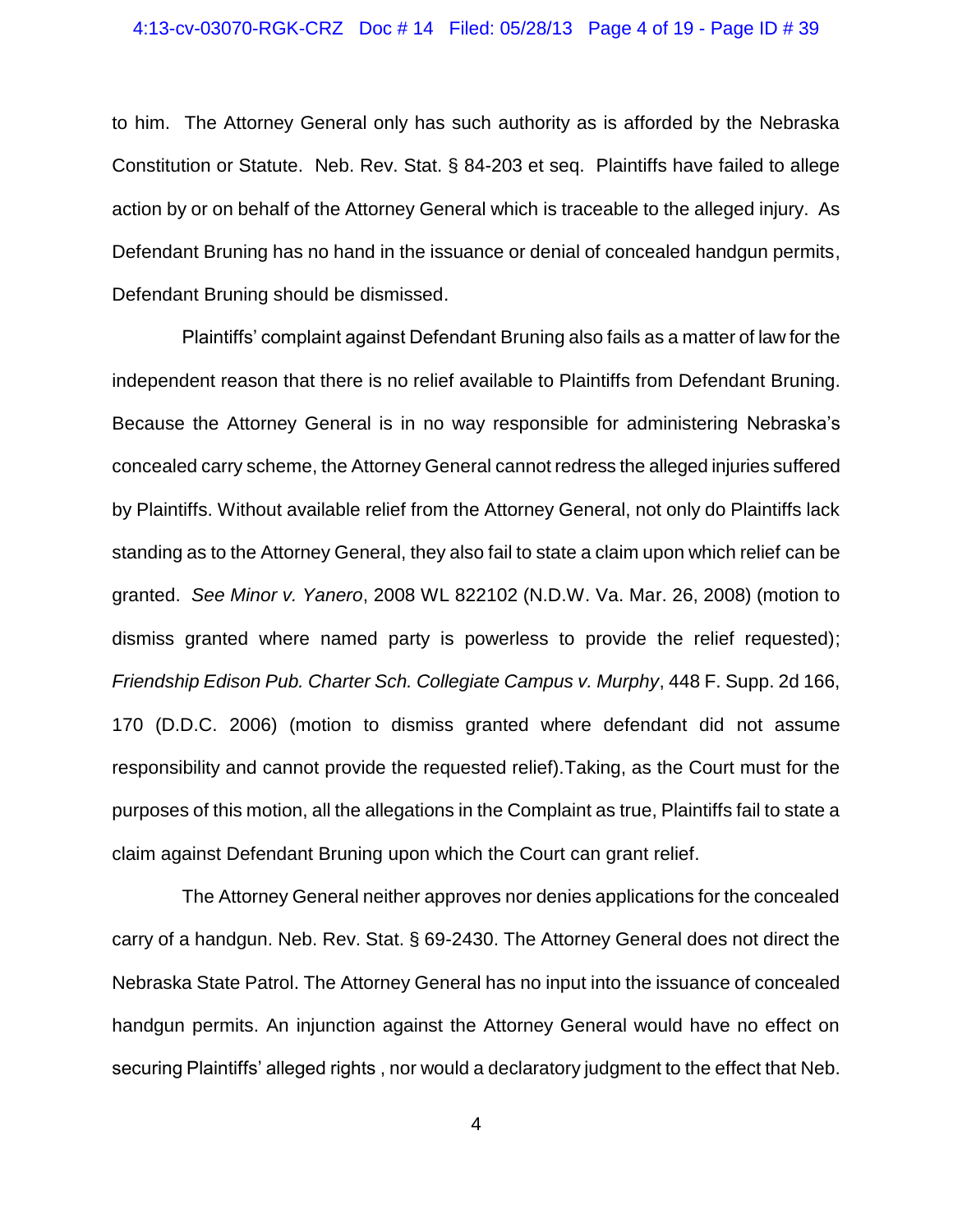Rev. Stat. § 69-2433 is unconstitutional alter, in any way, the role of the Attorney General. Since there is no action of the Attorney General to be compelled or halted and the Attorney General cannot grant the remedy sought—the ability of non-citizens to carry a concealed handgun- the Court should grant Defendants' Motion to Dismiss.

## **II. STATES CAN REGULATE CONCEALED HANDGUNS UNDER THE SECOND AMENDMENT.**

Under Nebraska law, with limited exceptions, gun owners must obtain a concealed handgun permit in order to lawfully carry a concealed handgun. Neb. Rev. Stat. § 69-2433. The requirements and procedures for obtaining a concealed handgun permit in Nebraska are set forth in Neb. Rev. Stat. § 69-2433. Among the numerous requirements and qualifications, the State of Nebraska requires that an applicant must be a United States citizen in order to obtain a concealed handgun permit.<sup>3</sup> Neb. Rev. Stat. § 69-2433(10). Plaintiffs challenge only this aspect of the statute.

In their Complaint, Plaintiffs allege that the citizenship requirement contained in Neb. Rev. Stat. § 69-2433, which restricts lawfully admitted citizens from carrying concealed handguns based on citizenship, violates their individual right to keep and bear arms as secured by the Second Amendment. (Filing No. 1, ¶ 28) They also allege the citizenship requirement of Section 69-2433 is a violation of the Equal Protection Clause of the Fourteenth Amendment to the Constitution. (Id., ¶ 26). However, since the protections afforded under the Second Amendment are limited to citizens and the Second Amendment does not create a right to carry concealed weapons, the Court should grant Defendants'

 $\overline{\phantom{a}}$ 

 $^3$  As it relates to this suit, Neb. Rev. Stat. § 69-2433(10) provides in pertinent part: An Applicant shall: (10) Be a citizen of the United States;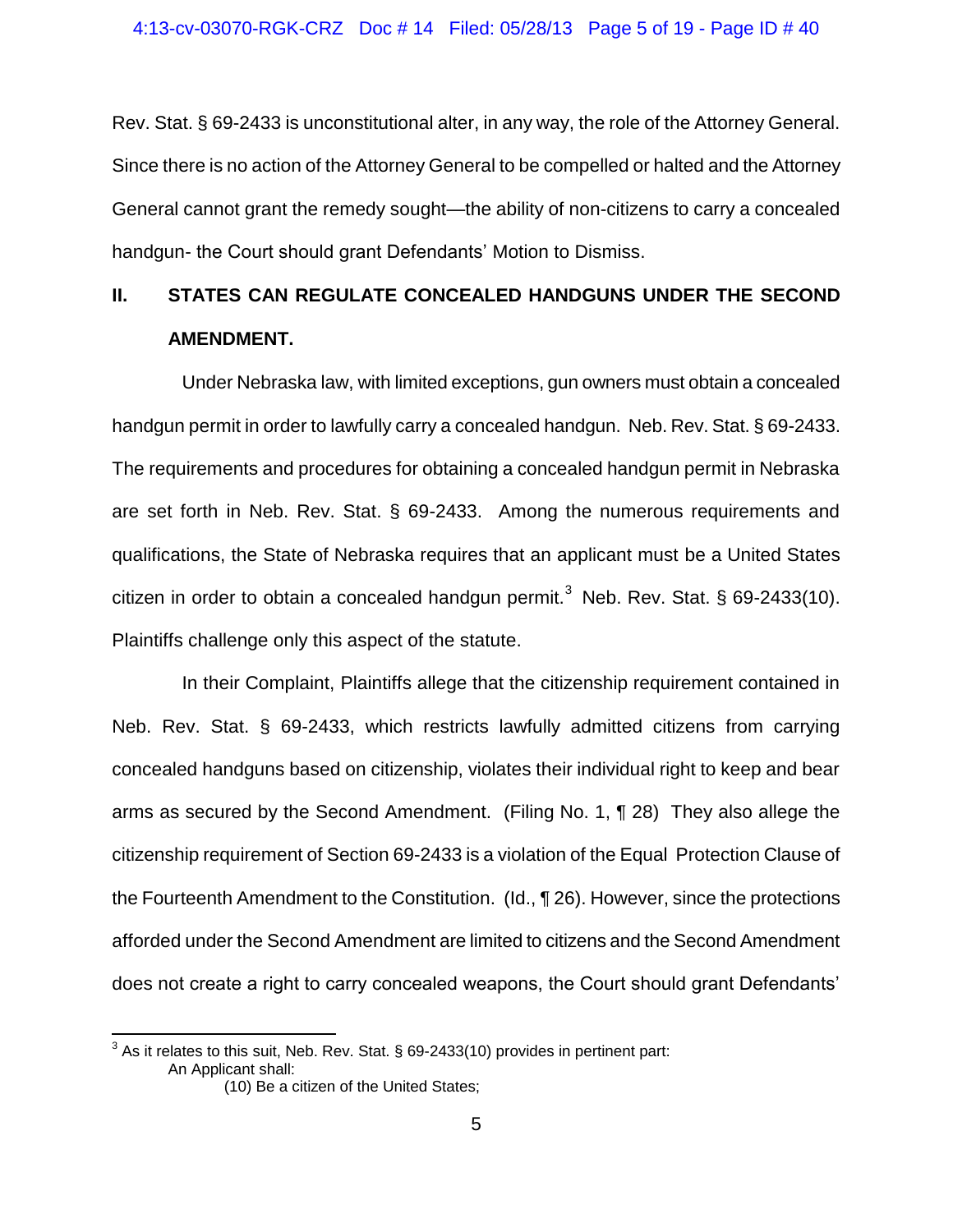Motion to Dismiss.

First, United States Supreme Court jurisprudence limits the protections afforded under the Second Amendment to citizens. The Second Amendment protects "the right of law-abiding, responsible **citizens** to use arms in defense of hearth and home." *District of Columbia v. Heller*, 554 U.S. 570, 635 (2008) (emphasis added). The Supreme Court has held that therefore a total "ban on handgun possession in the home violates the Second Amendment, as does [a] prohibition against rendering any lawful firearm in the home operable for the purpose of immediate self-defense." *Id.* The Court reiterated throughout *Heller*, however, that the Second Amendment protects a "not unlimited" right belonging to "citizens." *Id*. at 584-85 & n.8; 595, 602-3, 607-8, 611-14, 616, 618-19, 625-26, 629-30, 635. As LaJous is not a citizen of the United States, the Second Amendment protections are not afforded to him.

Second, the Second Amendment does not create a right to carry concealed weapons. As the Eastern District of Missouri has concluded in facing a challenge to Missouri's Conceal Carry law, "this case does not involve a limitation on a Second Amendment right." *Plastino v. Koster,* 2013 U.S. Dist. LEXIS 58544 (E.D. Mo. Apr. 24, 2013).

From Blackstone through the 19<sup>th</sup>-century cases, commentators and courts routinely explained that the right was not a right to keep and carry any weapon whatsoever in any manner whatsoever and for whatever purpose." *Heller*, 554 U.S. 570, 626, (2008). The Supreme Court noted that "the majority of 19<sup>th</sup>-century courts to consider the question held that the prohibitions on carrying concealed weapons were lawful under the Second Amendment or state analogues." *Id.* Indeed, the nineteenth century Supreme Court agreed, noting in dicta that "the right of the people to keep and bear arms. . . is not infringed by laws prohibiting the carrying of concealed weapons." *Robertson v. Baldwin*, 165 U.S. 275, 281-82 (1897).

Modern federal courts that have been specifically called upon to address the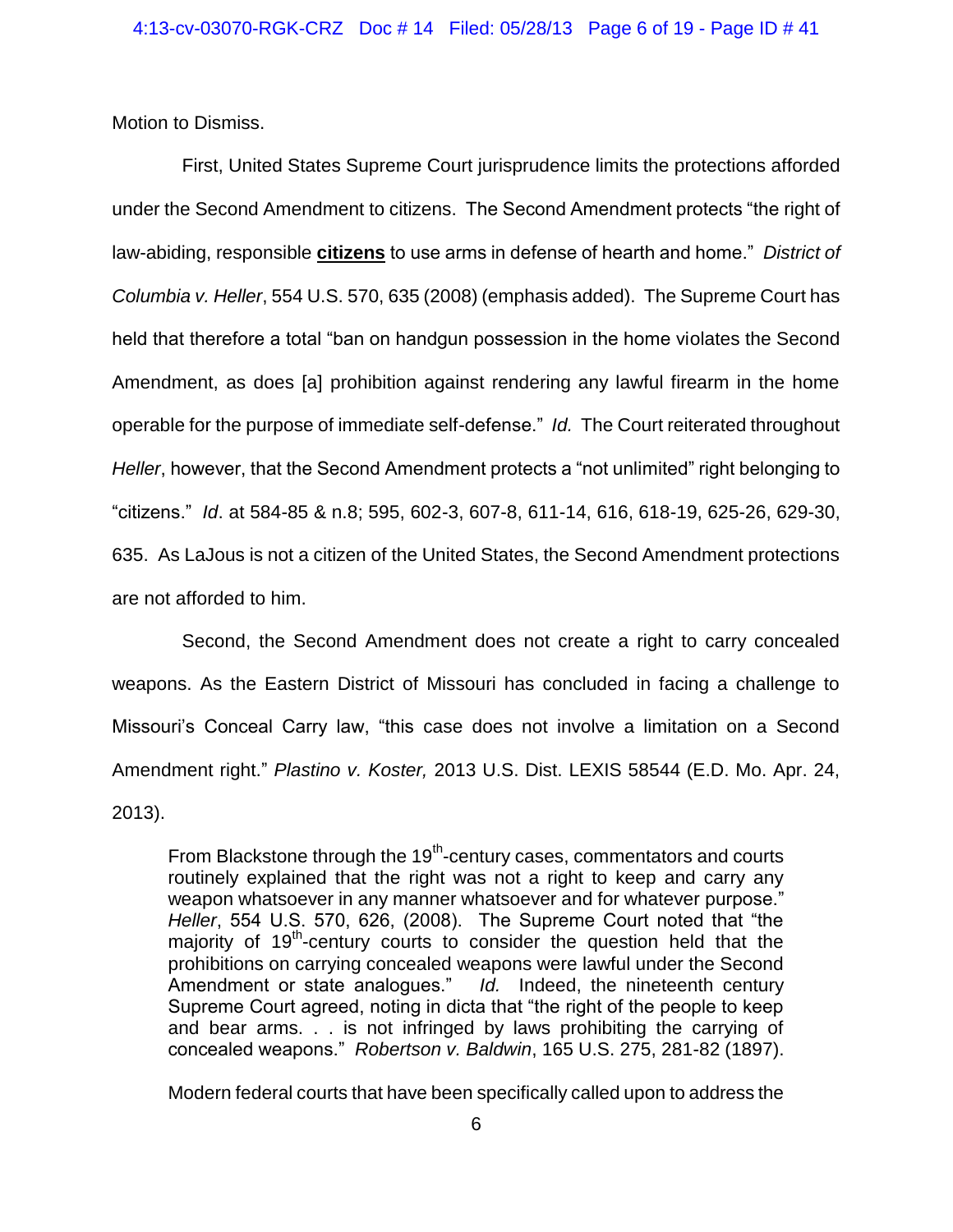constitutionality of concealed carry restrictions have found the restrictions did not violate the Second Amendment. *See Peterson v. Martinez*, 707 F.3d 1197 (10th Cir. 2013) (holding Second Amendment does not provide the right to carry a concealed firearm); *Kachalsky v. County of Westchester,* 701 F.3d 81 (2d Cir. 2012) (holding New York legislation limiting concealed firearms in public does not violate the Second Amendment); *Hightower v. City of Boston*, 693 F.3d 61, 73 (1st Cir. 2012) (holding revocation of license to carry concealed firearm did not violate Second Amendment); *United States v. Rene E*., 583 F.3d 8, 12 (1st Cir. 2009) ("laws prohibiting the carrying of concealed weapons" are an "example[ ] of 'longstanding' restrictions that [are] 'presumptively lawful' under the Second Amendment") (quoting *Heller*, 554 U.S. at 626); *Richards v. County of Yolo*, 821 F.Supp. 2d 1169, 1174 (E.D. Cal. 2011) ("[T]he Second Amendment does not create a fundamental right to carry a concealed weapon in public"); *Martinkovich v. Oregon Legislative Body*, 2011 U.S. Dist. LEXIS 154726, 2011 WL 7693036, at \*2 (D. Or. Aug. 24, 2011) ("The Second Amendment does not prohibit regulations on carrying a concealed weapon."); *Dorr v. Weber*, 741 F.Supp.2d 993, 1005 (N.D. Ia. 2010) ("a right to carry a concealed weapon under the Second Amendment has not been recognized to date")

*Plastino v. Koster,* 2013 U.S. Dist. LEXIS 58544, pg. 10-11 (E.D. Mo. Apr. 24, 2013).

As the Second Amendment does not create a right to carry concealed weapons, denial of a permit for a concealed weapon cannot violate the Second Amendment. Since the protections afforded under the Second Amendment are limited to citizens and the Second Amendment does not create a right to carry concealed weapons, Plaintiffs have failed to state a claim against Defendants Bruning and Sankey.

## **III. Neb. Rev. Stat. § 69-2433(10) Does Not Violate the Fourteenth Amendment.**

As argued above, the concealed carry of a handgun does not implicate any Second Amendment right. Plaintiffs contend they cannot be denied their Second Amendment rights under the Fourteenth Amendment based on their alienage. Plaintiffs' claim fails because (1) the prohibition of non-citizens from carrying concealed weapons has a rational means to promote the legitimate end of public safety; and (2) even if subjected to strict scrutiny, the law would still pass constitutional muster because it achieves the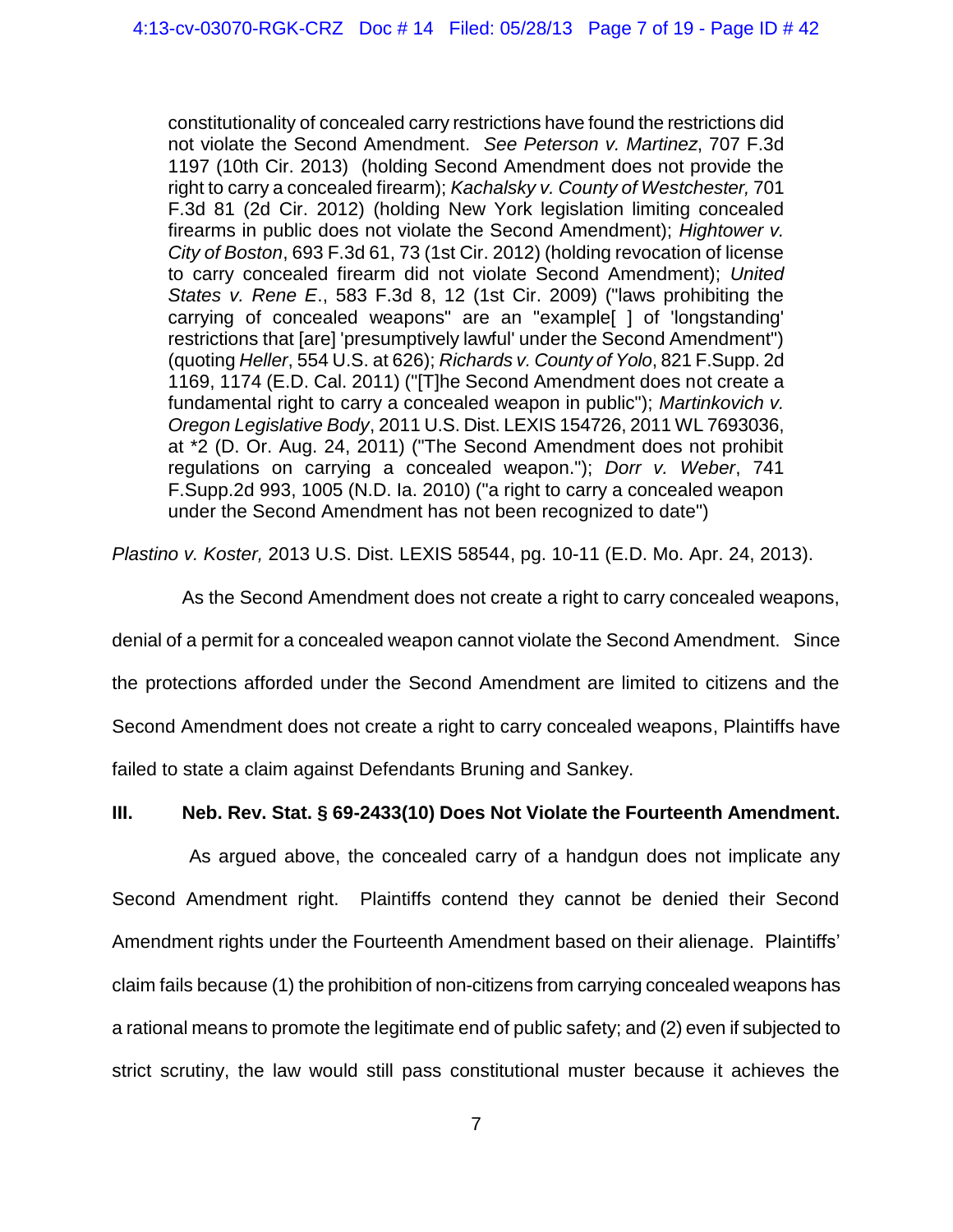### 4:13-cv-03070-RGK-CRZ Doc # 14 Filed: 05/28/13 Page 8 of 19 - Page ID # 43

compelling government interest of protecting the public from those individuals carrying concealed handguns whose criminal backgrounds cannot be determined by the licensing agency, by the least restrictive means available.

## **A. The law is subject to, and passes, rational basis review because it neither implicates a fundamental right nor targets a suspect class.**

"If a legislative classification neither burdens a fundamental right nor targets a suspect class," it is not subject to strict scrutiny and must be upheld so long as the classification rationally relates to a legitimate government end. *Romer v. Evans,* 517 U.S. 620, 631 (1996) citing *Heller v. Doe*, 509 U.S. 312, 319-20 (1993). As argued above, regulation of the concealed carry of a handgun does not implicate a Second Amendment right, and no other fundamental rights are implicated. Further, State laws that discriminate on the basis of alienage are not under strict scrutiny when the State law falls within its traditional constitutional prerogative, public safety. As the First Circuit has noted, the right protected by the Second Amendment has long been understood to be "a civic right" that applies only to "members of the polity" who are "deemed capable of exercising it in a virtuous manner." *United States v. Rene E*., 583 F.3d 8, 15 (1st Cir. 2009). Because the Nebraska law is a public safety measure, Nebraska has acted within its traditional constitutional prerogative and thus the Act must be subjected only to rational basis review. Nebraska's Concealed Handgun Permit Act easily meets this threshold.

## **1. Regulation of concealed handguns does not implicate a fundamental right.**

Plaintiff LaJous concedes he can possess and carry firearms in his home and openly in public, but wishes to conceal them on his person outside of his home. (Filing No.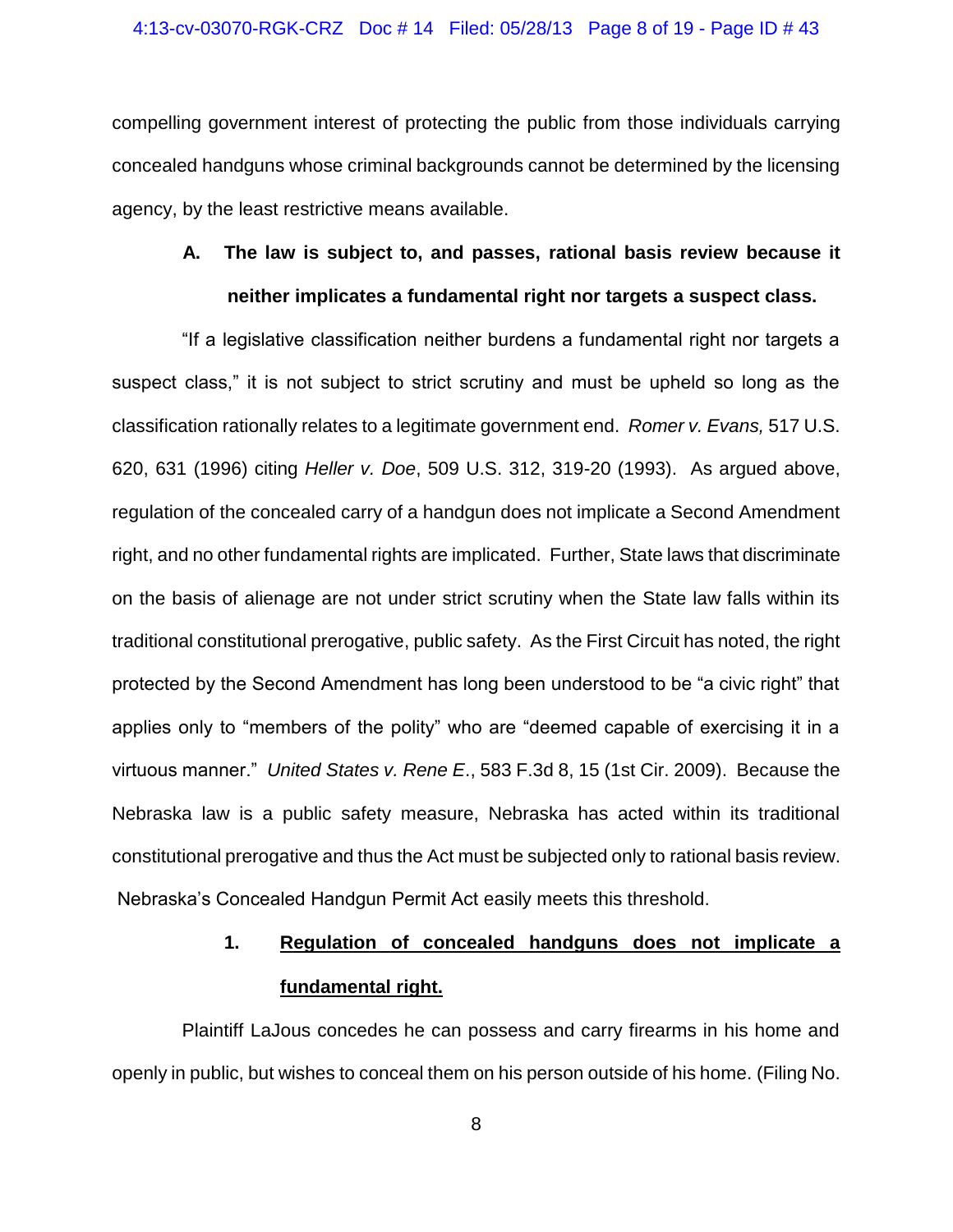1, ¶¶ 9, 10). However, as argued above, regulation of concealed handguns does not implicate a fundamental right. *District of Columbia v. Heller,* 554 U.S. 570 (2008). Instead, as applied to the states, the Second Amendment guarantees LaJous a "not unlimited" right to keep and bear firearms for his own defense. *Id.* at 626. Because regulation of concealed handguns does not violate the Second Amendment, and no other rights have been asserted by LaJous, the law does not implicate a fundamental right. Because the law also does not target a suspect class, it should be evaluated under rational basis review. *Romer*, 517 U.S. at 631.

## **2. Regulation of Concealed Handguns Is Firmly within the State's Constitutional Prerogative of Public Safety.**

Not all laws that concern alienage are constitutionally suspect under the Equal Protection Clause of the Fourteenth Amendment. *Foley v. Connelie*, 435 U.S. 291, 294 (1978) ("we [have never] held that all limitations on alienage are suspect."). "State laws discriminating on the basis of alienage are reasonable, and not suspect, when they deal with subject matter 'firmly within the state's constitutional prerogatives.'" *Sugarman v. Dougall*, 413 U.S. 634, 648 (1973). In *Sugarman,* the Supreme Court upheld a state law excluding non-citizens from civil service on that basis, and the *Sugarman* line of cases has extended the rational basis shelter for laws discriminating on the basis of alienage beyond its original context. *Perkins v. Smith*, 370 F. Supp. 134 (D. Md. 1974) aff'd, 426 U.S. 913 (1976) (states may exclude aliens from jury service); *Foley*, 435 U.S. 291 (states may exclude aliens from serving as state troopers); *Cabell v. Chavez-Salido*, 454 U.S. 432 (1985) (states may exclude aliens from service as probation officers); *Ambach v. Norwick*, 441 U.S. 68 (1979) (states may exclude aliens from teaching in public schools). *See also*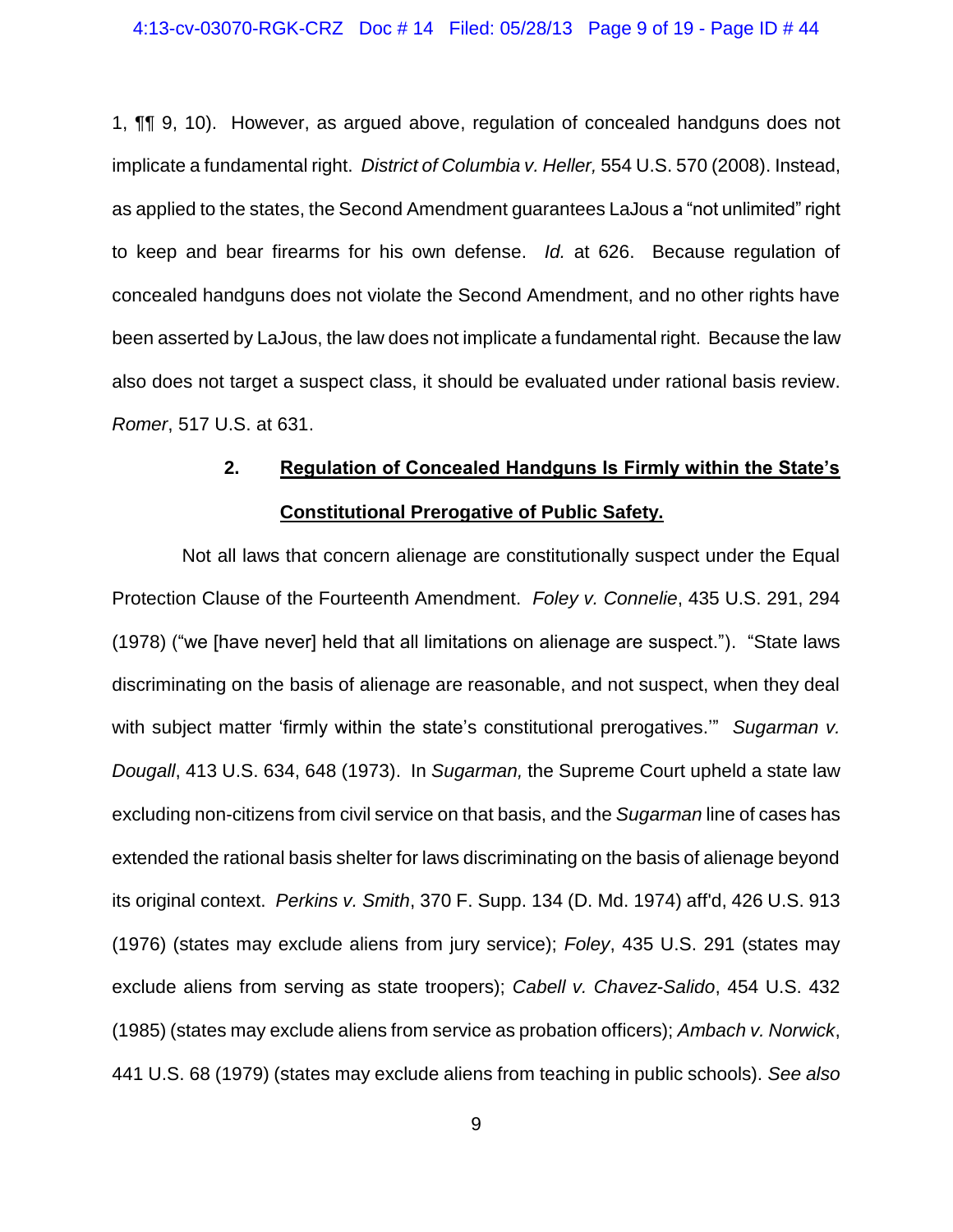*de Paz Lisk v. Aponte Roque*, 1989 WL 607276 (P.R. June 30, 1989) (collecting cases).

Thus, there is precedential authority supporting the proposition that a state law prohibiting non-citizens from carrying concealed weapons in public is constitutional so long as it is a rational means of achieving a legitimate government interest. Although courts have split on the level of scrutiny to be applied to laws denying non-citizens concealedcarry permits, neither the Eighth Circuit<sup>4</sup> nor the Supreme Court have yet spoken on the issue, and this case presents a reasonable opportunity for the extension of *Sugarman*'s rational basis review to such laws.

In *Sugarman,* the Supreme Court found that a state law refusing to hire noncitizens is valid where the refusal "rests on legitimate state interests that relate to" the position being sought. 413 U.S. 634 at 647. Such laws are subject to rational basis review because they implicate matters "firmly within the state's constitutional prerogatives" and reflect the state's historical "responsibility for the establishment and operation of its own government". *Id.* at 648.

The rationale articulated in *Sugarman* has been extended to include more and more State functions and responsibilities because the Supreme Court held that *Sugarman*  and its progeny "*did not describe the outer limits of permissible citizenship requirements*", and that other such laws could be scrutinized "under limited judicial review." *Cabell*, 454 U.S. at 444-45 (emphasis added). In expanding the *Sugarman* framework, courts have focused on the role the non-citizen subject to the law would play in the functioning of society. *See e.g. Ambach*, 441 U.S. 68 (applying *Sugarman* to public school teachers

 $\overline{\phantom{a}}$ 

<sup>&</sup>lt;sup>4</sup> The Eighth Circuit has indicated approval of rational basis review where State laws regulate under S*ugarman'*s paradigm. *Midwest Foster Care and Adoption Ass'n v. Kincaid*, 712 F.3d 1190 (8th Cir. 2013).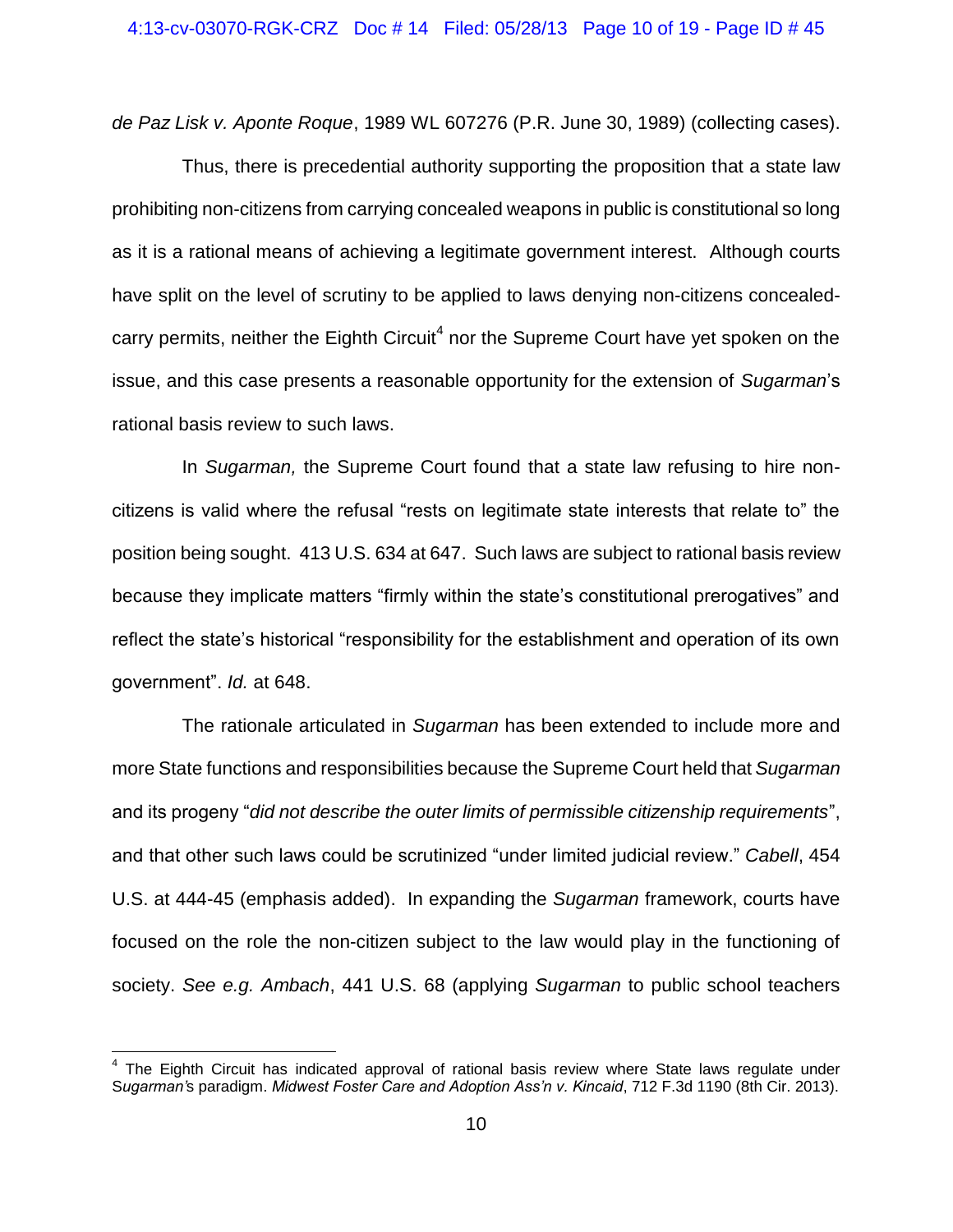### 4:13-cv-03070-RGK-CRZ Doc # 14 Filed: 05/28/13 Page 11 of 19 - Page ID # 46

because of the importance of youth education and the crucial role the teacher plays in shaping society).

Nebraska's concealed-carry licensure law is similar in function to laws upheld in *Ambach, Foley*, and *Cabell*. In *Foley*, the Supreme Court upheld a New York law requiring its State Troopers to be United States citizens because they are vested with the police power of the State and could rationally be limited to those who "can be presumed to share in the values of its political community as, for example, those who possess citizenship status." 435 U.S. at 302 (Blackmun, J. concurring). In *Ambach*, the Supreme Court under *Sugarman* upheld a New York law forbidding non-citizens from teaching in public schools unless they had declared an intention to become United States citizens. 441 U.S. at 71. The Court reasoned that because public school teachers, like the police in *Foley*, "fulfilled a fundamental obligation of the State to its constituency", laws prohibiting non-citizens from taking those positions satisfied rational basis review. *Id.* at 76. Finally, in *Cabell*, the Supreme Court upheld a California law requiring that peace officers be United States citizens because officers exercise "the sovereign's coercive police powers over the members of the community . . ." 454 U.S. at 444. The law was upheld despite some of the officers' connection to the State's power being "tenuous", significantly because those officers had in common the ability to carry firearms. *Id.* at 443-4.

Defendants concede that to date, *Sugarman*'s rational-basis equal protection safe harbor for state laws concerning non-citizens has been confined to regulating the delegation of state authority. However, *Foley, Ambach,* and *Cabell*, read together, articulate an equal protection basis for reviewing laws prohibiting non-citizens from carrying concealed weapons under rational basis review. Like in *Foley* and *Ambach*, the challenged

11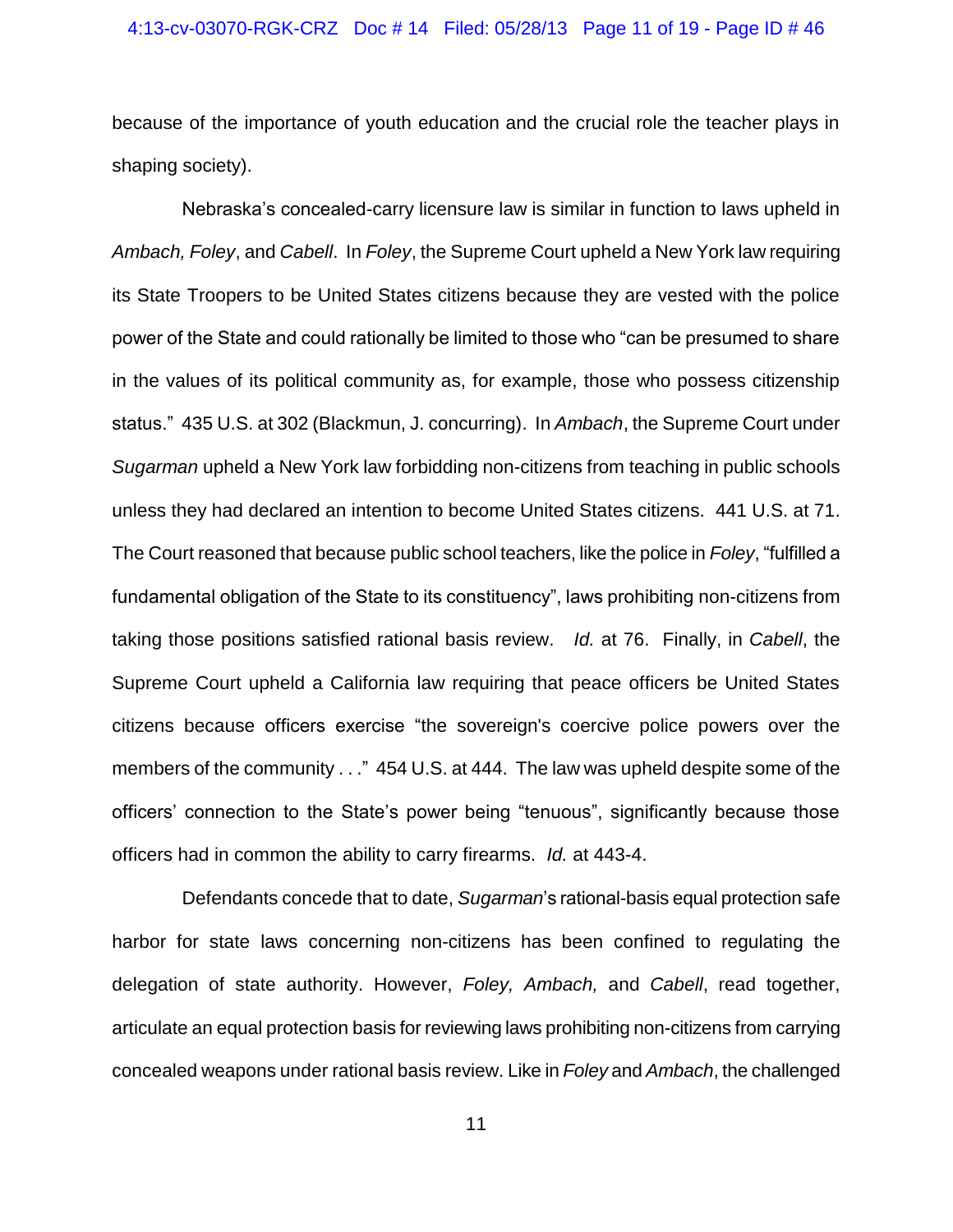#### 4:13-cv-03070-RGK-CRZ Doc # 14 Filed: 05/28/13 Page 12 of 19 - Page ID # 47

law here impacts a "fundamental obligation of the State to its constituency" – the State's obligation to keep its citizens safe. *Ambach*, 441 U.S. at 76; *Hill v. Colorado,* 530 U.S. 703 (2000) (maintaining the public's health and safety is within the State's traditional police power). Like in *Cabell*, the challenged law here, while having only a tenuous connection to the delegation of the State's authority, affects the public's use of concealed handguns.

Like in *Foley*, the challenged law here favors those individuals who "can be presumed to share in the values of its political community" – citizens, in the exercise of a privilege which is regulated by the police. 435 U.S. at 302 (Blackmun, J. concurring). Here, the State's sovereignty has been exercised by the legislature to carry out the State's fundamental obligation to its constituency by regulating handguns and protecting the public from those individuals carrying concealed handguns whose criminal backgrounds cannot be determined by the licensing agency. Note also the crucial social significance in allowing some members of the public limited self-policing powers by granting the privilege of concealing handguns while in public, much like the crucial role played by teachers in *Ambach.* In sum, the Act is a valid exercise of police power by those who are ultimately obligated to oversee public safety – the legislature – in denying non-citizens the ability (not the right) to conceal handguns in public.

Because the law fulfills a "fundamental obligation of the State to its constituency" and falls "firmly within the State's constitutional prerogatives", and because *Sugarman* and its progeny do not "describe[ ] the outer limits" of permissible state restrictions on alienage, the law is subject to a rational basis review under *Sugarman*'s equal protection analysis. *Ambach,* 441 U.S. at 71; *Sugarman,* 413 U.S.at 648; *Cabell*, 454 U.S. at 444-5.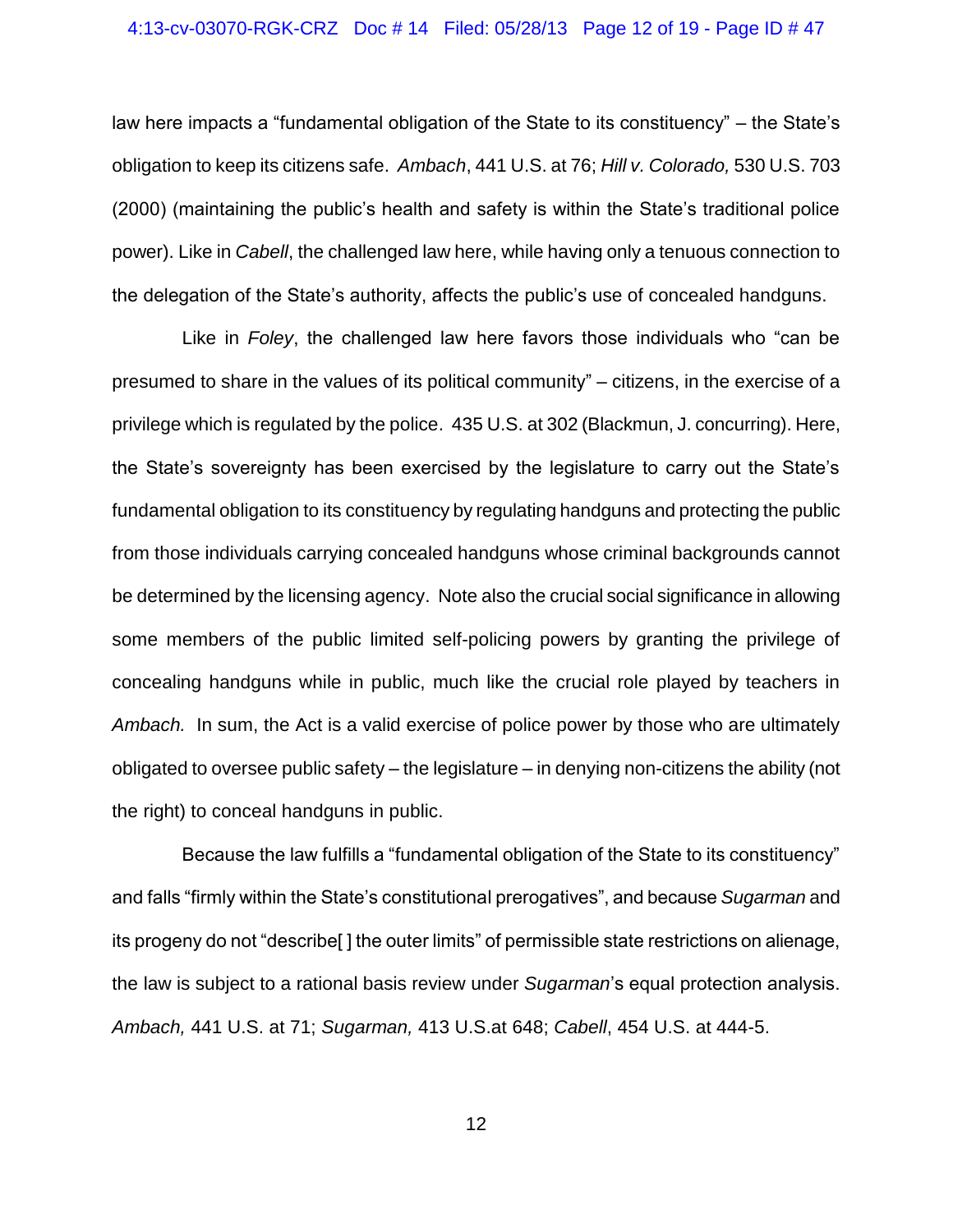# **3. The law withstands rational basis review because prohibiting non-citizens from concealing handguns in public is a rational means of ensuring the legitimate end of public safety.**

Public safety is a legitimate, indeed compelling, government interest. *See e.g. Church of the Lukumi Babalu Aye, Inc. v. City of Hialeah,* 508 U.S. 520 (1993). Laws regulating the concealed carry of handguns in public are legitimate measures aimed at protecting members of the public from harm. *Heller*, 554 U.S. 570. The Nebraska law was enacted to further the compelling government interest in public safety by having State agencies regulate those individuals privileged to conceal handguns on their person outside their homes. Floor Deb. on LB 454, 99th Neb. Leg., 1st Sess. 5205 (May 6, 2005) (Comments of Sen. Flood). Subsection (10) of the law contributes to the achievement of this end by excluding from consideration for concealed carry privileges those individuals whose criminal backgrounds cannot be determined by the licensing agency. The law therefore removed from Nebraska municipalities the ability to self-regulate with respect to concealed weapons except where those municipal laws conformed to the statewide standard set forth in the law, imposed uniform standards and penalties, and declared that non-citizens were ineligible for concealed carry. Neb Rev. Stat. § 69-2427 et. seq. In addition to preventing criminals from concealing handguns in public, the law was later amended to prevent the mentally ill from doing the same. FIREARMS, 2011 Nebraska Laws L.B. 512; Neb. Rev. Stat. §§ 69-2402, 69-2409.01. Information on the applicant's mental health and criminal history is furnished through the Nebraska State Patrol and the Federal Bureau of Investigation's National Crime Information Center ("NCIC"). Neb. Rev. Stat. §§ 69-2431. NCIC helps criminal justice professionals apprehend fugitives, locate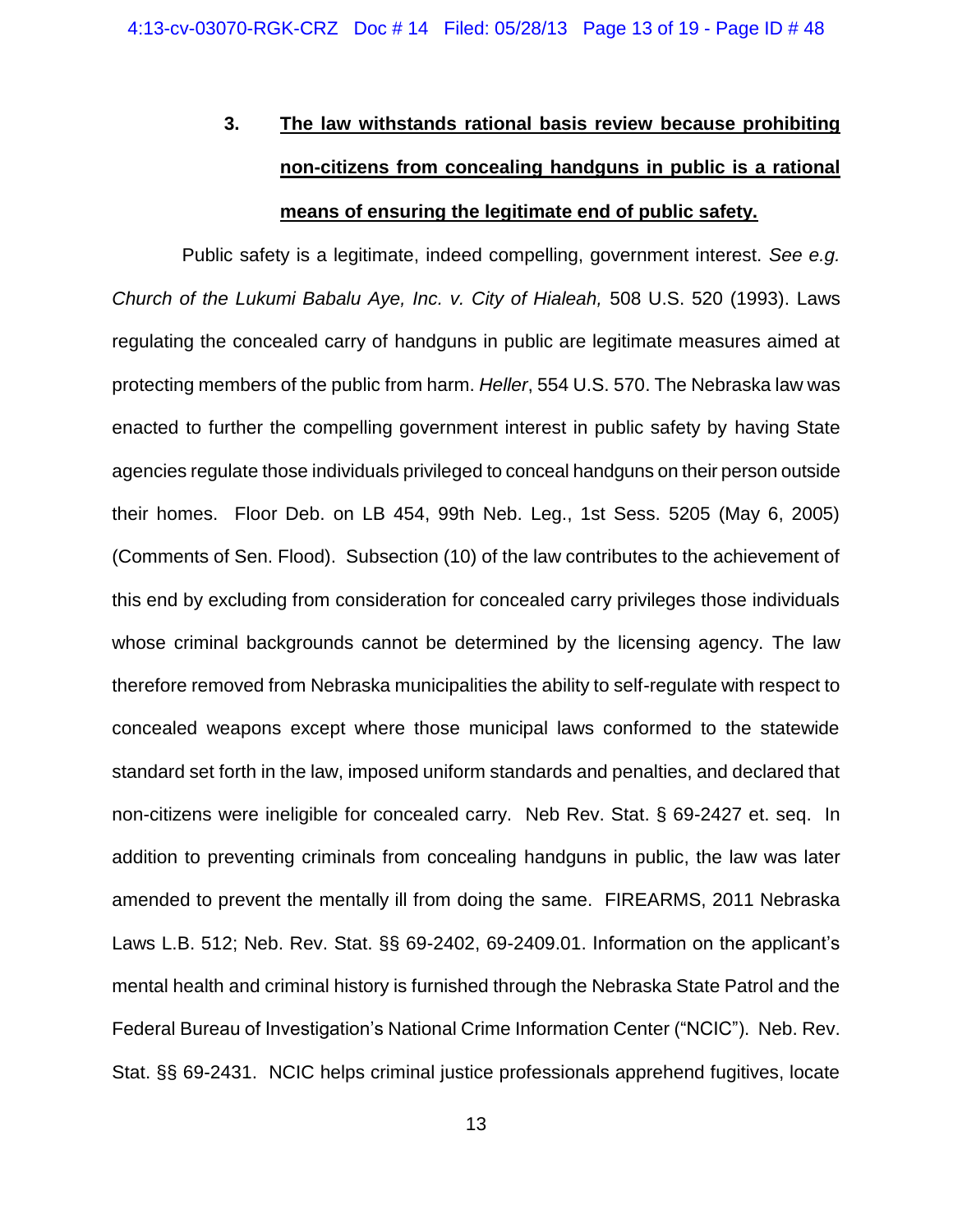### 4:13-cv-03070-RGK-CRZ Doc # 14 Filed: 05/28/13 Page 14 of 19 - Page ID # 49

missing persons, recover stolen property, and identify terrorists.<sup>5</sup> It also assists law enforcement officers in performing their official duties more safely and provides them with information necessary to aid in protecting the general public. However, the NCIC does not reveal criminal histories from outside of the United States.<sup>6</sup> Here, by restricting concealed carry handgun permits to citizens, the State of Nebraska recognized the importance of obtaining a complete criminal history and the difficulty in obtaining complete criminal history from foreign jurisdictions. Indeed, the Nebraska State Patrol would have no reasonable way to evaluation the requisite factors for jurisdictions outside of the United States, many of which do not provide such information in a readily accessible manner. Although some noncitizens who would have otherwise qualified for concealed carry permits undoubtedly cannot because of the citizenship requirement, the investigating authorities cannot know that for certain.

Further, "the fact that legislation may be overinclusive or underinclusive with regard to its goal does not signify that a rational relationship is lacking." *Baker v. Concord*, 916 F.2d 744, 755 (1st Cir. 1990).

Because Neb. Rev. Stat. § 69-2433 is a public safety law, it serves a legitimate government interest. Denying permits to non-citizens who cannot easily be confirmed to meet the other qualifications required for a concealed carry permit under the Act, is a rational means of protecting the public from those individuals carrying concealed handguns whose criminal backgrounds cannot be determined by the licensing agency, and is therefore facially valid.

<sup>&</sup>lt;u>s<br><sup>5</sup> <http://www.fbi.gov/about-us/cjis/ncic></u> (accessed May 22, 2013)

<sup>&</sup>lt;sup>6</sup> For a list of the 21 files maintained by the NCIC, *see* [http://www.fbi.gov/about-us/cjis/ncic/ncic\\_files](http://www.fbi.gov/about-us/cjis/ncic/ncic_files) (accessed May 22, 2013)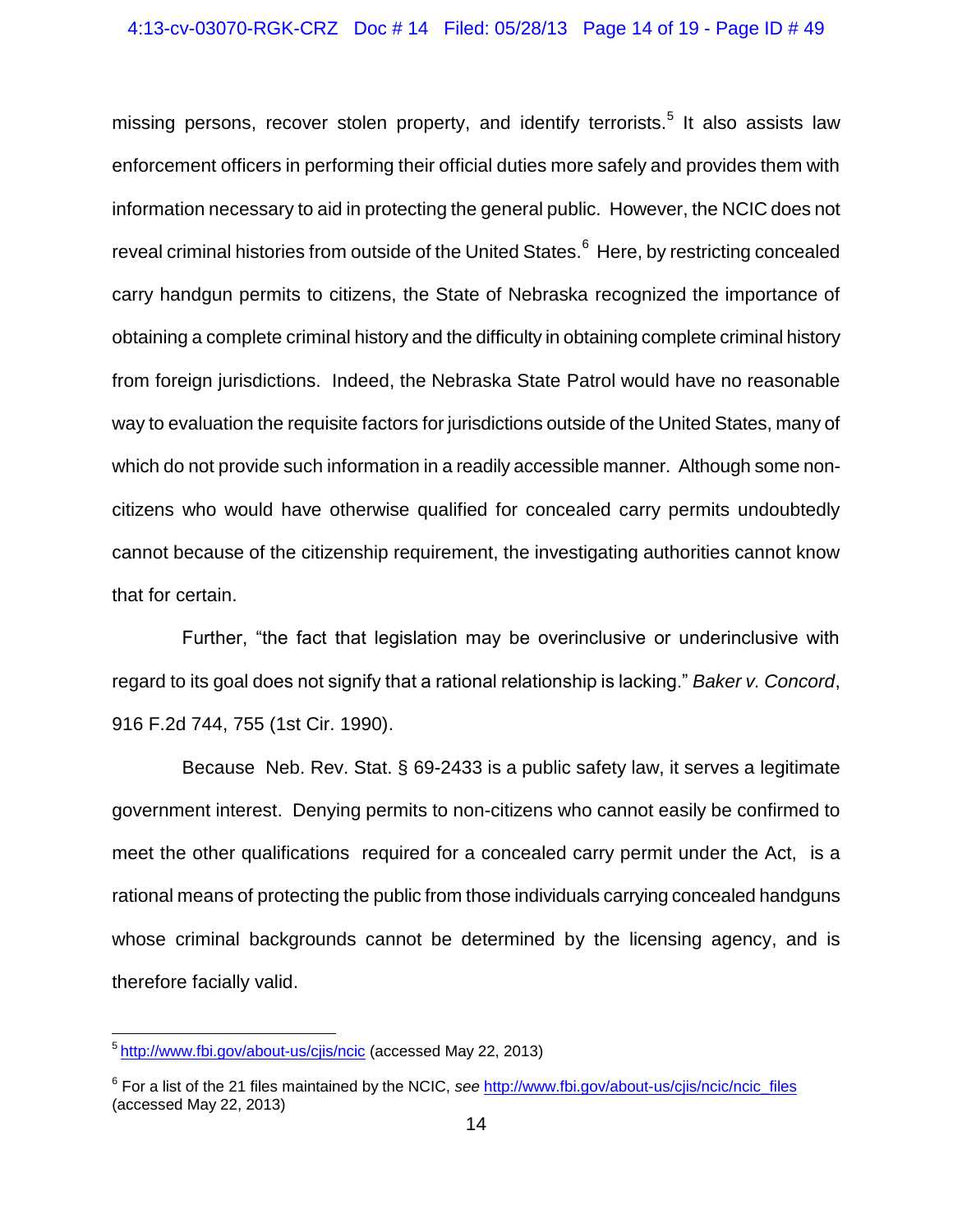**B. Even under strict scrutiny Section 69-2433 is still constitutionally sound because prohibiting non-citizens from concealing handguns in public is the least restrictive means of achieving a compelling government interest.**

Laws subjected to strict scrutiny will survive judicial review if they are narrowly tailored to meet a compelling government interest. *Bowman v. White*, 444 F.3d 967, 980 (8th Cir. 2006) citing *Thorburn v. Austin,* 231 F.3d 1114, 1120 (8th Cir. 2000) ("A regulation is narrowly tailored when it furthers a significant government interest that would be achieved less effectively without the regulation"). Even under strict scrutiny, Neb. Rev. Stat. § 69-2433 validly disqualifies non-citizens because it is narrowly tailored to meet the compelling state interest of protecting the public.

### **1. Public safety is a compelling government interest.**

Police powers have been reserved to the States by the Tenth Amendment. *U.S. v. Bailey,* 115 F.3d 1222 (5th Cir. 1997). Among those powers is the preservation of public safety, which is a compelling government interest. *Heller,* 554 U.S. 570. The regulation of concealed handguns is a valid exercise in furtherance of that compelling interest. *Id*. Because the Act is a legislative measure to protect the public from those individuals carrying concealed handguns whose criminal backgrounds cannot be determined by the licensing agency, it is a law in furtherance of a compelling government interest.

States have a compelling governmental interest in protecting the safety of the public. The federal government has recognized the compelling governmental interest in preventing certain individuals from obtaining or possessing firearms. Under 18 U.S.C. § 922(g), it is unlawful for any person "who has been convicted in any court of, a crime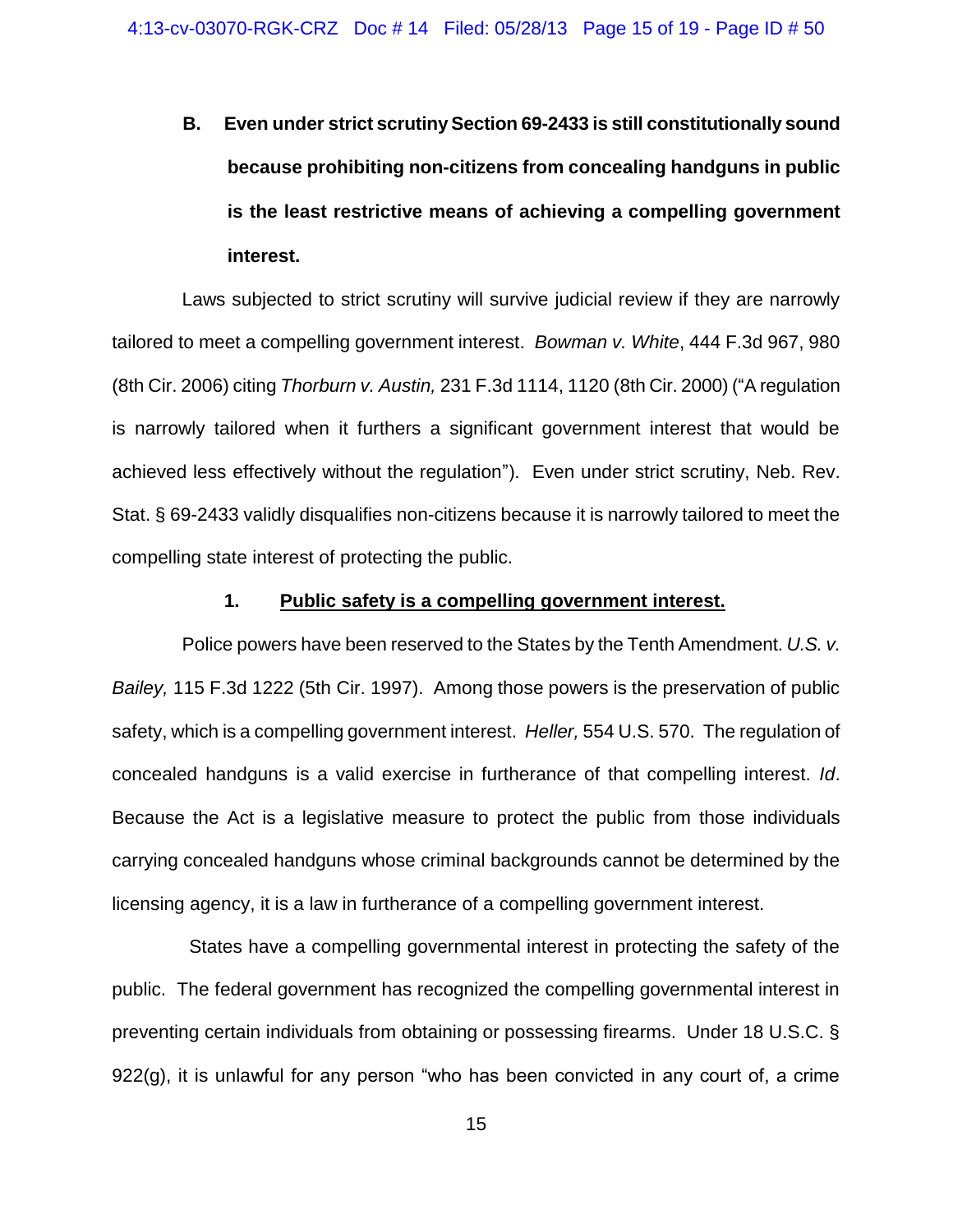### 4:13-cv-03070-RGK-CRZ Doc # 14 Filed: 05/28/13 Page 16 of 19 - Page ID # 51

punishable by imprisonment for a term exceeding one year" (i.e., convicted of a felony) to possess or transport any firearm or ammunition in interstate or foreign commerce. Additional factors include dishonorable military discharge, renunciation of citizenship, crimes involving intoxicating substances, judgments of mental incompetence, and other factors. The stated purpose is to "make it possible to keep firearms out of the hands of those not legally entitled to possess them because of age, criminal background, or incompetency, and to assist law enforcement authorities in the States and their subdivisions in combating the increasing prevalence of crime." S.Rep. No. 90-1097, at 22 (1968), 1968 U.S.C.C.A.N. 2112, 2113-14.

Nebraska's law reflects similar safety concerns. Accordingly, because the Act is a legislative measure to protect the public from those individuals carrying concealed handguns whose criminal backgrounds cannot be determined by the licensing agency, it is a law in furtherance of a compelling government interest.

### **2. Section 69-2433 is narrowly tailored to safeguard the public from**

### **unregulated concealed handguns.**

Laws are narrowly tailored to achieve their ends when a compelling interest would be achieved less effectively without the regulation. *Bowman*, 444 F.3d at 980. The Act is properly conceived of as a measure to standardize the process for and increase confidence in the means of qualifying individuals to carry concealed handguns in public. Floor Deb. on LB 454, 99th Neb. Leg., 1st Sess. 5200-5201 (May 6, 2005) (Comments of Sens. Flood and Beutler). As such, it is important to note that the Nebraska law prohibits more than non-citizens as a class from licensure under its terms. In addition to barring noncitizens from concealed carry, the law also prohibits: those under the age of 21; those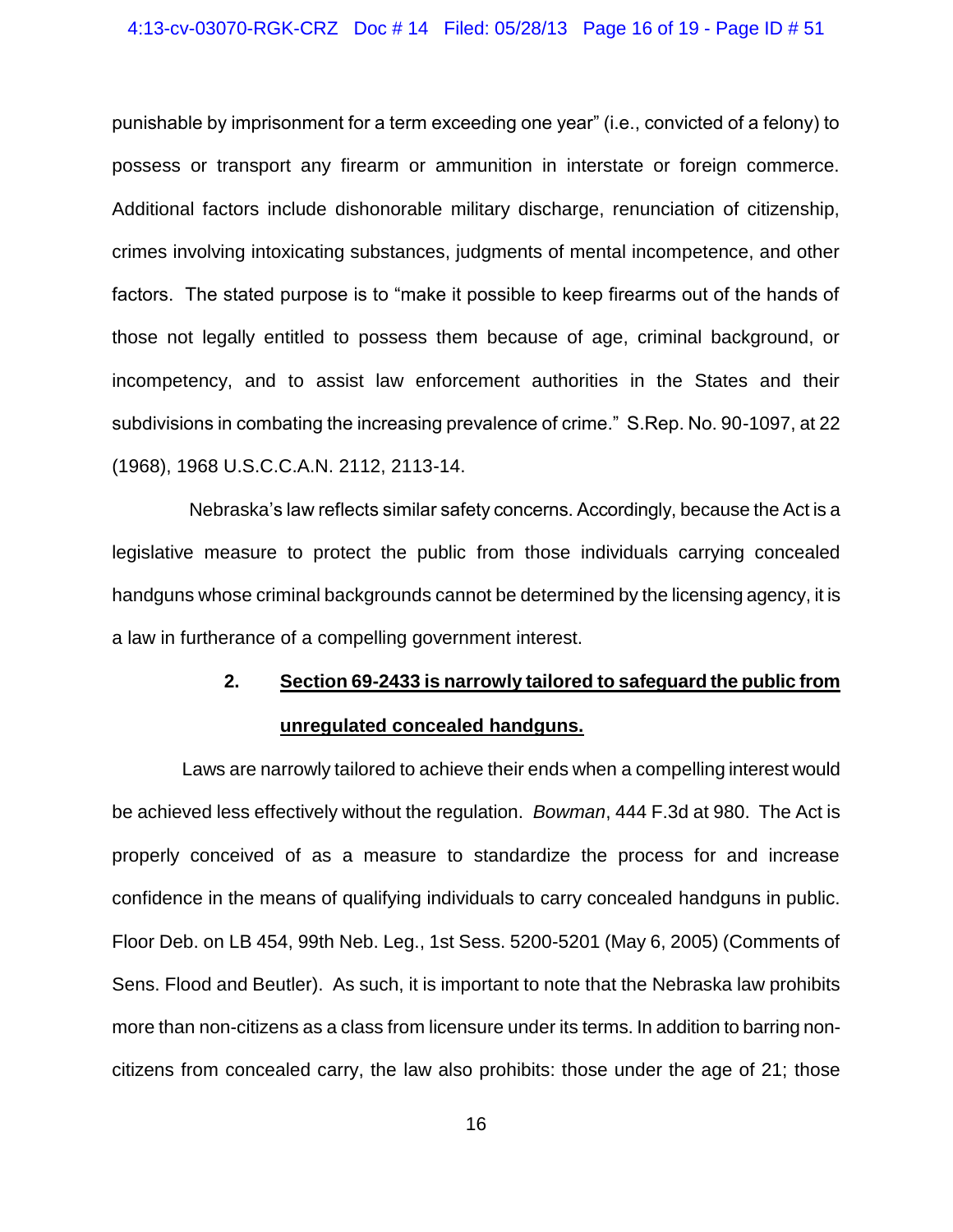prohibited from possessing firearms under 18 U.S.C § 922<sup>7</sup>; those with eyesight too poor to qualify for a driver's license; those convicted of a felony in any State; those convicted of a misdemeanor crime of violence in any State in the preceding ten years; those who have been found to be mentally incompetent; those who have not resided in Nebraska for 180 days prior to applying; those who have any firearms or drug convictions in the preceding ten years; those on parole, probation, house arrest, and work release; and those who have not completed firearm training from carrying concealed weapons in public. Neb. Rev. Stat. §§ 69-2433(1)-(9), (11). As is evident, a large number of individuals, of which non-citizens are but a subset, are excluded from the privilege of carrying concealed handguns by the law.

Even more importantly, and as LaJous concedes, non-citizens are still permitted to possess and bear firearms in their homes, vehicles, and openly in public. (Filing No. 1, ¶¶ 9, 10). As argued above, regulation of concealed carry permits by the Act does not violate the Second Amendment. The law is therefore an attempt to allow the State's constituents to carry concealed weapons in the safest way possible.

The exclusion of non-citizens as a class is permissible even if some of the class may meet the requirements, so long as it is applied equally to all non-citizens. *State v. Garza,* 241 Neb. 934 (1992) citing *Commonwealth v. Acen,* 396 Mass. 472, 482 (1986) (permitting the exclusion of aliens from jury service in Nebraska as a means of ensuring that all jurors are able to speak English). Under Neb. Rev. Stat. § 69-2433, the applicant's

 $\overline{a}$  $^7$  18 U.S.C. § 922(g) makes it unlawful for anyone who: (1) is indicted for or convicted of a crime punishable by imprisonment for more than one year; (2) is a fugitive; (3) is addicted to any controlled substance; (4) is mentally incompetent; (5) is an illegal alien or an alien admitted on a nonimmigrant visa; (6) has been dishonorably discharged from the Armed Forces; (7) has renounced his United States citizenship; (8) is the subject of certain restraining orders; or (9) has been convicted of misdemeanor domestic violence. § 922(d) prohibits the sale or transfer of firearms to those same individuals.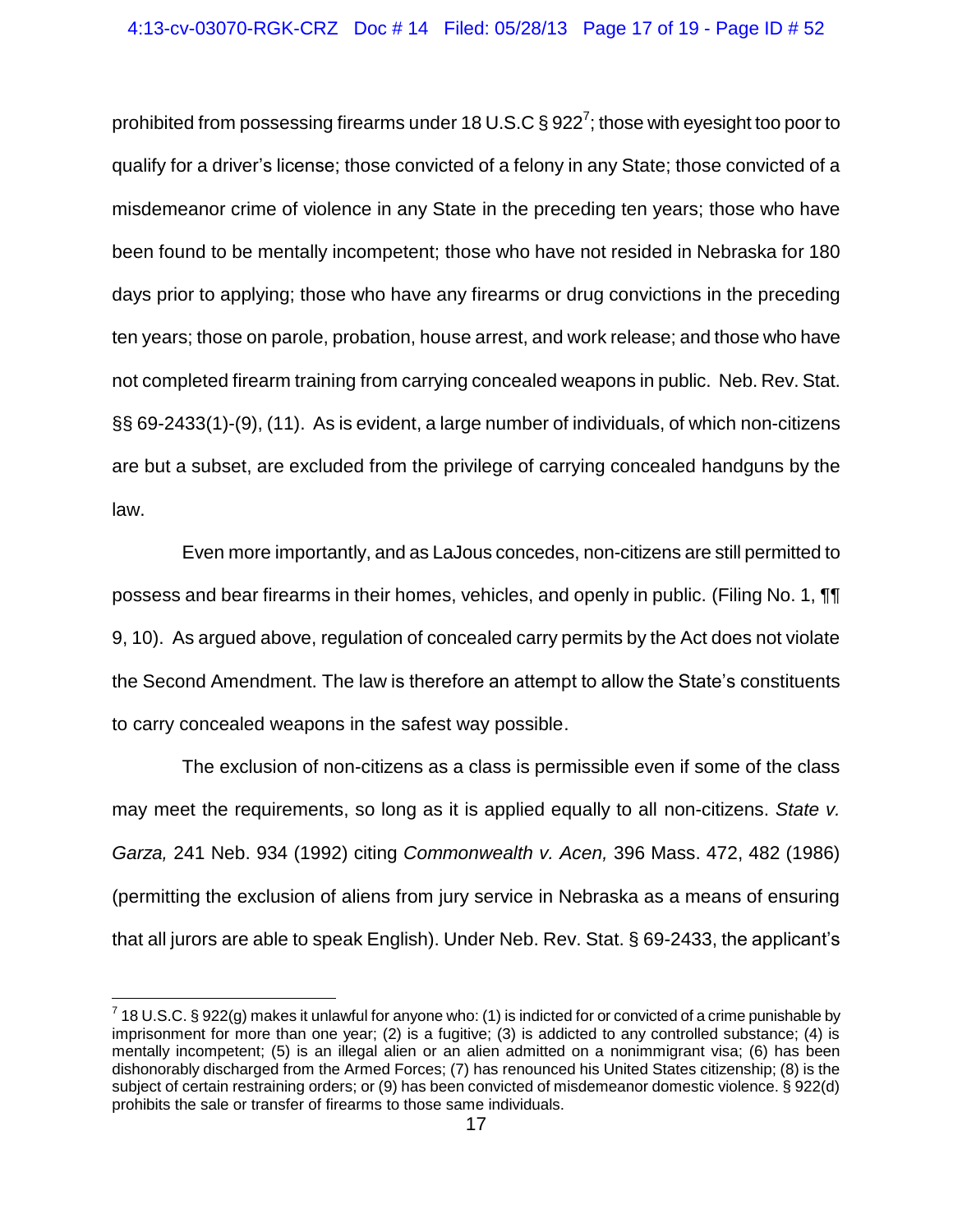#### 4:13-cv-03070-RGK-CRZ Doc # 14 Filed: 05/28/13 Page 18 of 19 - Page ID # 53

tradeoff for the privilege of carrying a concealed handgun is opening his background to the scrutiny of the State to determine his fitness for that responsibility. Non-citizens will be unable to do so within the confines of the databases to which the Nebraska State Patrol has access, and the State Patrol is not in a position to know when it has all the information it needs and when it does not. Here, as in *Garza*, although some non-citizens undoubtedly otherwise meet the licensure requirements under the law, because not all will, their exclusion as a class is properly tailored. Thus, the exclusion of all non-citizens as a class is necessarily the narrowest group sufficient to ensure that no one unfit to carry concealed is permitted to do so.

Moreover, because the law doesn't simply aim at non-citizens, but instead aims at ensuring that only the safest possible group of people are carrying concealed handguns, regulation of concealed handgun permits does not infringe upon the Second Amendment., Additionally, since all non-citizens are excluded because licensing agencies are unable to compile a complete background knowledge of non-citizens, the law is as narrowly-tailored as possible in furtherance of the compelling interest of public safety.

### **CONCLUSION**

WHEREFORE Defendants request that this Court dismiss this Complaint for failure to state a claim, and for such other and further relief as this Court deems just and proper.

> JON BRUNING AND DAVID SANKEY, Defendants.

- BY: JON BRUNING, #20351 Attorney General
- BY: s/Stephanie Caldwell Stephanie Caldwell, #22994